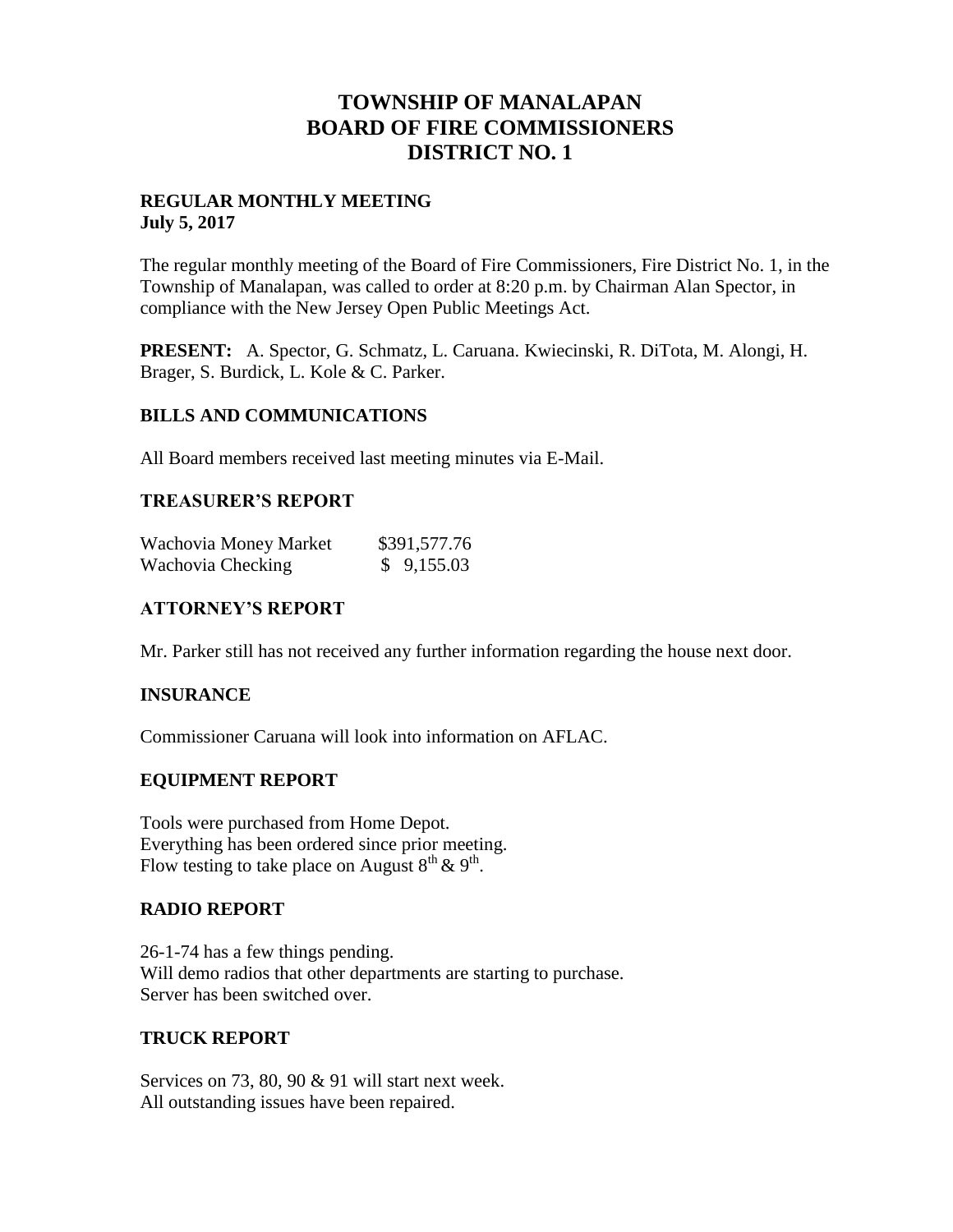## **CHIEF'S REPORT**

50 calls for June and 8 so far this month.

#### **ASSOCIATION REPORT**

Hal Brager received items needed from Ed McDonald for the auditor.

#### **TRUSTEES' REPORT**

No report.

#### **OLD BUSINESS**

See attached.

#### **NEW BUSINESS**

Commissioner Schmatz made a motion to pay all vouchers; this was seconded by Commissioner Spector. All voted aye.

Commissioner Schmatz made a motion not to exceed \$2,000 for foam for the trucks; this was seconded by Commissioner Caruana. All voted aye.

Commissioner Schmatz made a motion not to exceed \$1,200 for 4" to 5" connectors; this was seconded by Commissioner Caruana. All voted aye.

Commissioner Schmatz made a motion to authorize Firefighter One to do flow testing on all air packs and compressor; this was seconded by Commissioner Caruana. All voted aye.

Discussion was held on updating the meeting room and atrium; Hal Brager to get quotes.

Commissioner Spector made a motion not to exceed \$1,700 to replenish fire prevention items; this was seconded by Commissioner Caruana. All voted aye.

Meeting opened to the public at 8:45 P.M.

A motion was made by Commissioner Spector to adjourn; it was seconded by Commissioner Schmatz and all voted aye.

Meeting adjourned at 8:48 P.M.

 Respectfully submitted, George Schmatz, Treasurer